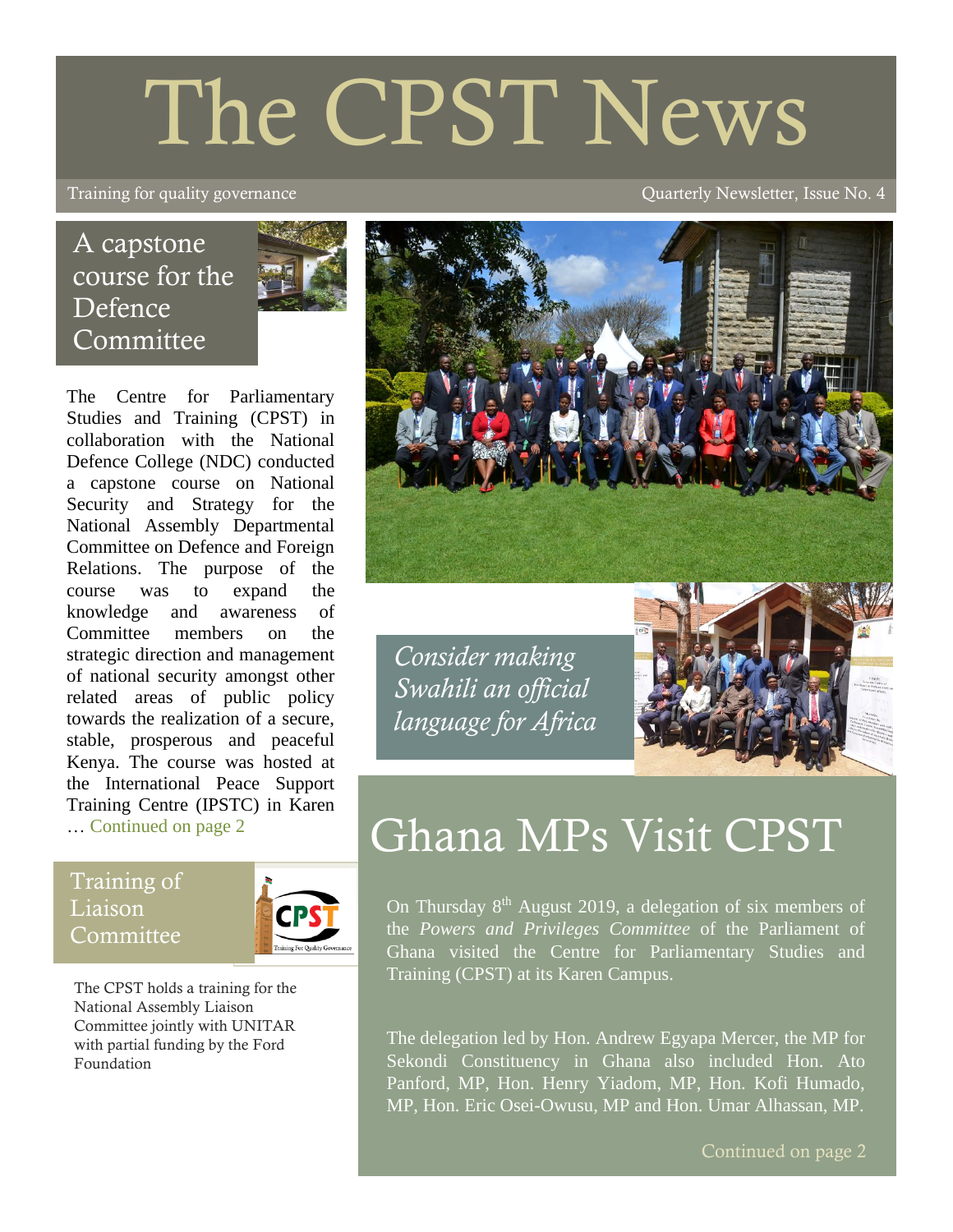#### $\alpha$  Training for quality governance  $\alpha$  is the  $\alpha$  -form  $\alpha$  is the  $\alpha$  -form  $\alpha$  -form  $\alpha$  -form  $\alpha$  -form  $\alpha$  -form  $\alpha$  -form  $\alpha$  -form  $\alpha$  -form  $\alpha$  -form  $\alpha$  -form  $\alpha$  -form  $\alpha$  -form  $\alpha$  -form  $\alpha$  -



Top: Hon. Katoo Ole Metito, EGH, Chairman of Departmental Committee on Defence and Lt. Gen. Mulata at IPSTC Below: Prof. Nyokabi the Executive Director of the CPST arrive at IPSTC,Karen for the Capstone Course

The delegation was received at the Centre by the Executive Director Prof. Nyokabi Kamau and the Director of Administration, Finance and Corporate Affairs FA. (Dr). Wakah George.

Discussions with the delegation dwelt on the need for greater collaboration in capacity building among parliaments in Africa. It was pointed out that the CPST could help a lot in these collaborations given its advancements in packaging trainings that were able to address

Issues of the power of social interactions as a strategy for increasing intra-africa trade were also discussed. It was proposed that Africa should consider adopting either Swahili or Khausa as its official language. Swahli was however preferred as a better option due to the fact that its spoken in many countries

## (Continued)

This venue was chosen for better security of participants given its strategic location, good training facilities, and its conducive environment for learning. The five-day course commenced on Monday  $26<sup>th</sup>$  August 2019. The closing ceremony was held on Friday 30<sup>th</sup> August 2019.

The thirteen Members of Parliament who attended the course led by the Chairperson of the Committee the Hon. Katoo Ole Metito, EGH, MGH, MP also included the Vice Chairperson the Hon. Richard Tongi, MP; the Hon. John Lodepe Nakara, MP; the Hon. Peter Mungai Mwathi, MP; the Hon. Beatrice Nkatha Nyaga, HSC, MP; the Hon. Memusi Ole Kanchory, MP; the Hon. Martha Wangari Wanjira, MP; the Hon. (Dr.) Lilian Gogo, MP; the Hon. Moses Nguchine Kirima, MP; the Hon. Vincent Kipkurui Tuwei, MP; the Hon. Ernest Ogesi Kivai, MP; the Hon. Caleb Amisi, MP; and the Hon. Naisula Lesuda, MP.

Participants appreciated national security challenges Kenya is facing and strategies being employed to secure National Interest. This was further demonstrated by the quality of the class project they prepared and presented to a panel headed by Chief of the Kenya Defence Forces and included Deputy DCF, Service Commanders, Director Kenya International Boundaries Office, the Commandant NDC and the Executive Director of the CPST.

The following way forward was adopted:

- 1. The need for more collaborative training to tap on to the core competences of each government institution for better service delivery;
- 2. The need for increased funding for all Ministries, Departments and Agencies dealing with national security; and
- 3. The need to finalise Kenya's grand strategy using the whole of government approach to guide our national security strategy
- 4. Bespoke trainings for MPs with specific emphasis on Committee mandate and its operating environment.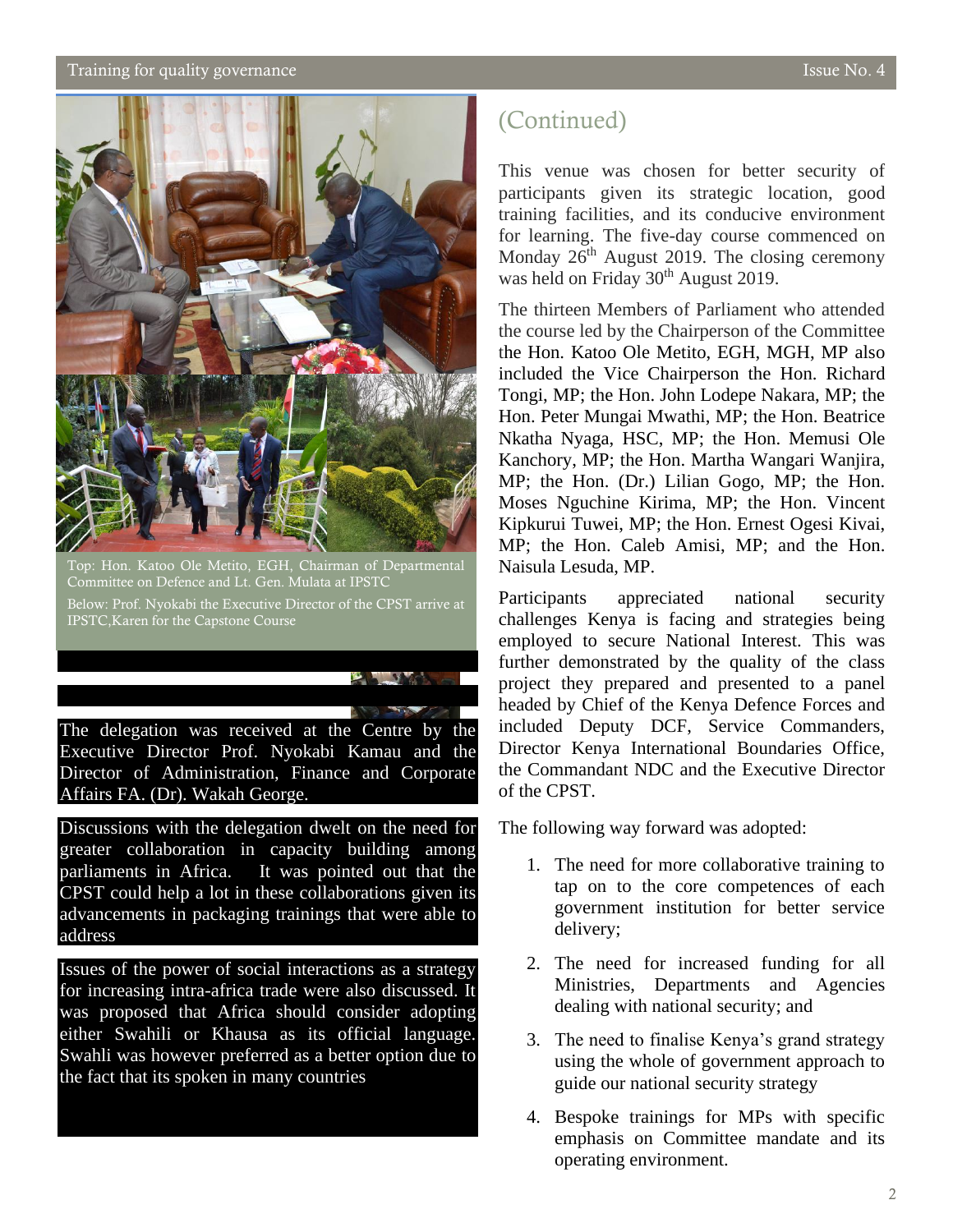Training for quality governance **Issue No. 4** Training for quality governance



# CPST and UNITAR Train Implementation Committee

Seven Members of the National Assembly Committee on implementation were trained on Monitoring & Evaluation (M&E) in a training jointly organised by UNITAR and the CPST, and funded by both the National Assembly and the FORD Foundation. The training was hosted by UNITAR at their Headquarters located at International Environment House in Geneva Switzerland.

The training conducted from Monday  $16<sup>th</sup>$  to Friday 20th September 2019 was attended by Hon. Paul Abuor Odalo (leader of the delegation), Hon. Johnson Manya Naica, Hon. Silvanus Osoro Onyiego, Hon. Charles Ngusya Nguna, Hon. Owen Yaa Baya, Hon. Michael Thoya Kingi and Hon. Joshua Mbithi Mwalya.

This training helped participants to identify implementation gaps, including inadequate laws; dealing with resolutions that are not implementable; absence of coordination framework between the Legislature and the Executive on implementation of Parliaments resolutions amongst others.

At the end of the training, participants resolved to deal with impediments to implementation such as lack of adequate laws, Monitoring and Evaluation (M&E) systems and personnel decisively; ensure centrality of the Committee to successful implementation of House resolutions and the entrenching M&E in Parliamentary Committees to ensure better oversight and successful implementation of Committee mandate.

## Training for newly recruited staff of Nyandarua County Assembly

The CPST conducted an induction training for eleven (11) newly recruited staff of the Nyandarua County Assembly in Nairobi between the 2<sup>nd</sup> and 6<sup>th</sup> September 2019. This training aimed at exposing participants to the public service in readiness for their new appointments. Critical areas covered in this training included organisational structure of the County Assembly of Nyandarua; parliamentary practices and procedures and human Resource policies just to mention a few.

Speaking at the workshop during the opening session, the Speaker of the County Assembly Hon. Wahome Ndegwa thanked the CPST for their support to the Assembly through various capacity development initiatives. He urged the CPST to develop additional training programmes for staffers of legislatures given uniqueness of such working environment.